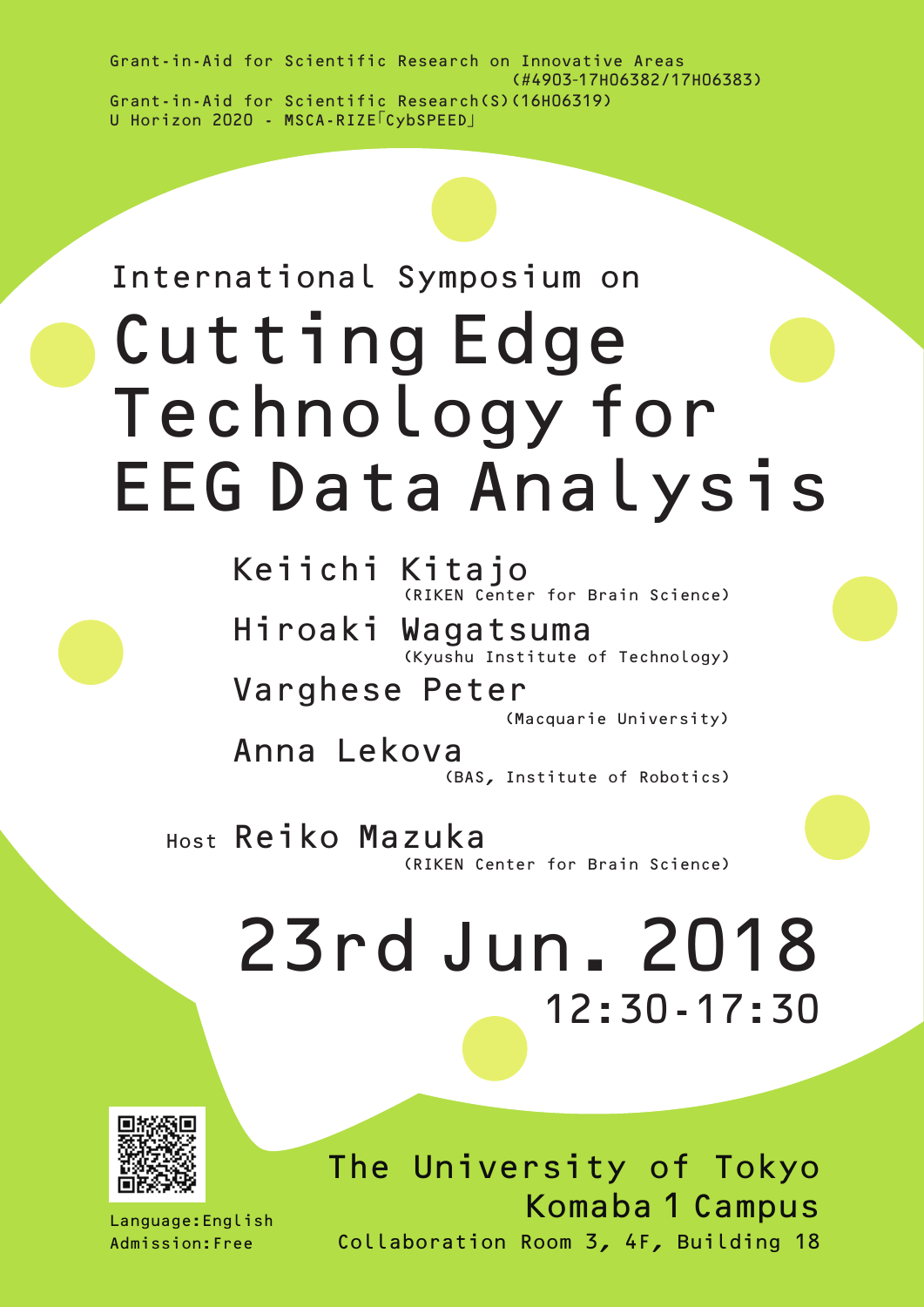#### International Symposium on Cutting Edge Technology for EEG Data Analysis

Date: 23rd June 2018 Sat. 12:30-17:30

Venue: Collaboration Room 3, 4th Floor, Building 18, Komaba Campus, The University of Tokyo

Co-sponsored by:

- -- Grant-in-Aid for Scientific Research on Innovative Areas #4903 - 17H06382 / 17H06383
- -- Grant-in-Aid for Scientific Research(S) 16H06319
- -- U Horizon 2020 MSCA-RIZE「CybSPEED」

# Time Table

| 12:30       | Opening Remark (Reiko Mazuka, RIKEN Center for Brain Science) |
|-------------|---------------------------------------------------------------|
| 12:35-13:35 | Talk 1: Keiichi Kitajo (RIKEN Center for Brain Science)       |
| 13:35-14:35 | Talk 2: Hiroaki Wagatsuma (Kyushu Institute of Technology)    |
| 14:35-14:50 | Coffee Break                                                  |
| 14:50-15:50 | Talk 3: Varghese Peter (Macquarie University)                 |
| 15:50-16:50 | Talk 4: Anna Lekova (BAS, Institute of Robotics)              |
| 16:50-17:30 | General discussion & Closing Remark                           |

#### Talk 1: Novel approaches to individual differences in intrinsic neural dynamics and human behavior

#### Speaker: Keiichi Kitajo

CBS-TOYOTA Collaboration Center, RIKEN Center for Brain Science, Saitama, Japan

Abstract: A growing body of evidence shows that the brain is a nonlinear dynamical system, which exhibits a variety of interesting nonlinear dynamical phenomena, such as oscillations, synchronization, and noise-induced dynamics. It is still unclear if these nonlinear dynamical phenomena causally constrain or mediate brain functions and human behavior. To investigate such functional roles of nonlinear neural dynamics, novel experimental and theoretical approaches are required. Specifically, in this talk, I show how newly emerging experimental and analytic techniques in human neuroscience contribute to the understanding of individual differences in brain functions from a variety of intrinsic neural dynamics. I report our empirical evidence that resting-state human neural dynamics assessed by our new analytic methods are associated with individual-level variations in brain functions and behavior in healthy and disease populations. I also show that noninvasive stimulation methods such as TMS (transcranial magnetic stimulation) and tES (transcranial electric current stimulation) combined with scalp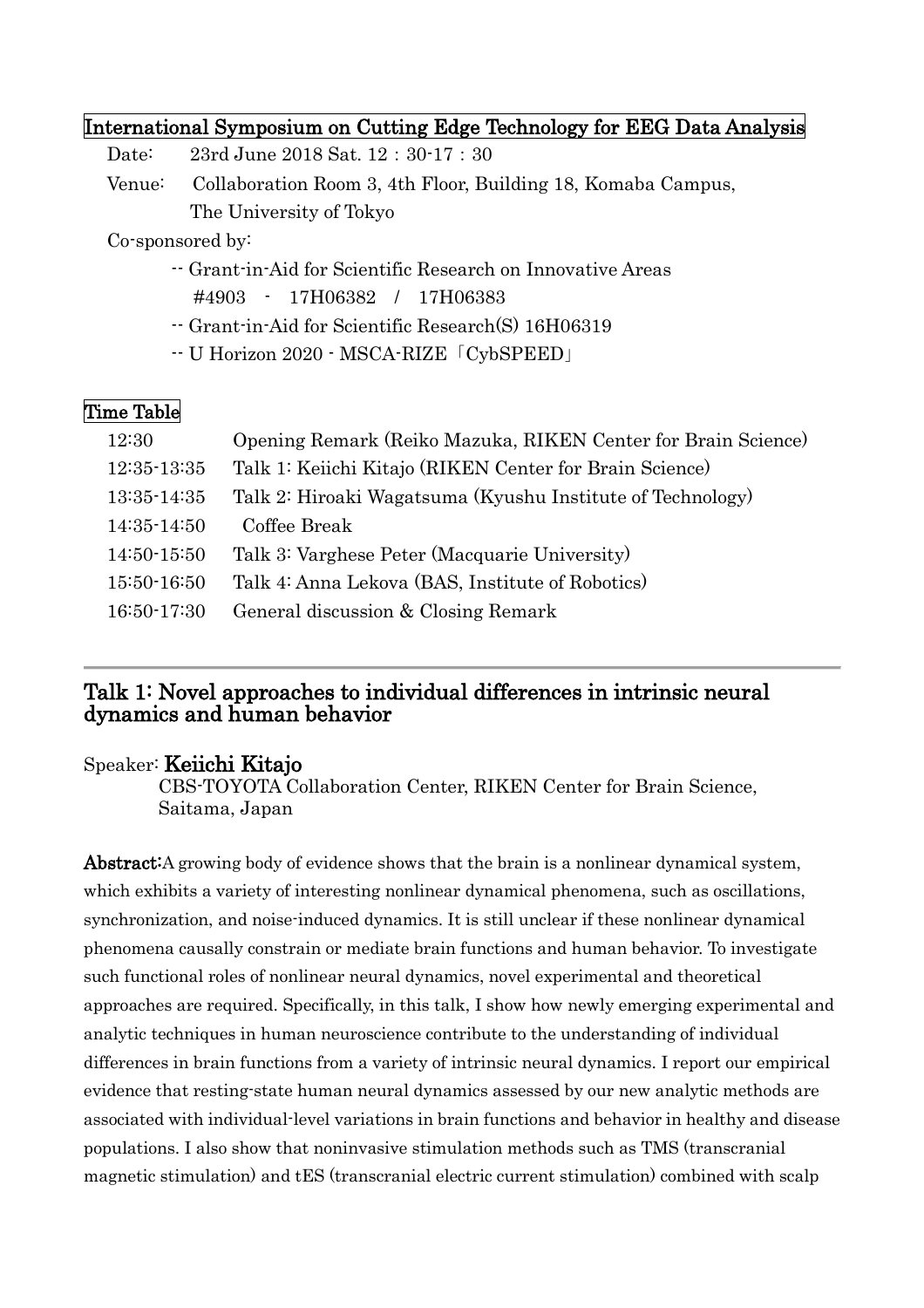EEG recordings are useful for dissecting individual-level differences in behavior by analyzing the spatiotemporal patterns of stimulation-induced EEG dynamics. We speculate that individual-level variations in intrinsic nonlinear neural dynamics causally constrain information processing associated with human functions and behavior.

**Short Bio:** Dr. Keiichi Kitajo is Unit Leader (Laboratory head) at Rhythm-based Brain Information Processing Unit, RIKEN CBS – TOYOTA collaboration center, Center for Brain Science, RIKEN where he has been Unit Leader since 2011. Dr. Kitajo completed his undergraduate and Ph. D. studies at the University of Tokyo. He was a postdoc researcher at National Rehabilitation Center for the Disabled. He moved to the University of Tokyo as a research associate. He also worked at the Department of Psychology, University of British Columbia, Canada. Then he joined RIKEN in 2005. His research interest includes functional roles of nonlinear neural dynamics in the human brain. He takes manipulative approaches such as TMS-EEG concurrent recordings to investigate functional roles of nonlinear dynamics.

# Talk 2: Integrative methods in Neuroinformatics and Brain-Inspired Robotics focusing on Neural Dynamics

#### Speaker: Hiroaki Wagatsuma

Graduate School of Life Science and Systems Engineering, Kyushu Institute of Technology (Kyutech), Kitakyushu, Japan Artificial Intelligence Research Center, AIST, Tokyo, Japan

Abstract: With respect to enormous efforts in data sharing and standardization of neuroscience experiments that have been enhanced by the International Neuroinformatics Coordinating Facility (INCF) such as Neuroimaging Data Sharing Task Force, the standard data format for EEG time series with metadata descriptions is a hot topic. Semantic Web techniques such as RDF metadata and analysis techniques accelerate an effective data analysis for verifying possible hypotheses and may provide further possibilities of multidimensional aspects beyond expectations before executing of the experiment. We discuss with the integrative method and possible implementation to our simultaneous measurement of EEGs with eye-tracking and motion capture data.

**Short Bio:** Dr. Hiroaki Wagatsuma received his M.S., and Ph.D. degrees from Tokyo Denki University, Japan, in 1997 and 2005, respectively and he is an Associate Professor in the Graduate School of Life Science and Systems Engineering, Kyushu Institute of Technology from 2009. He is also a Cross-Appointment Fellow, Artificial Intelligence Research Center, National Institute of Advanced Industrial Science and Technology. His areas of specialization are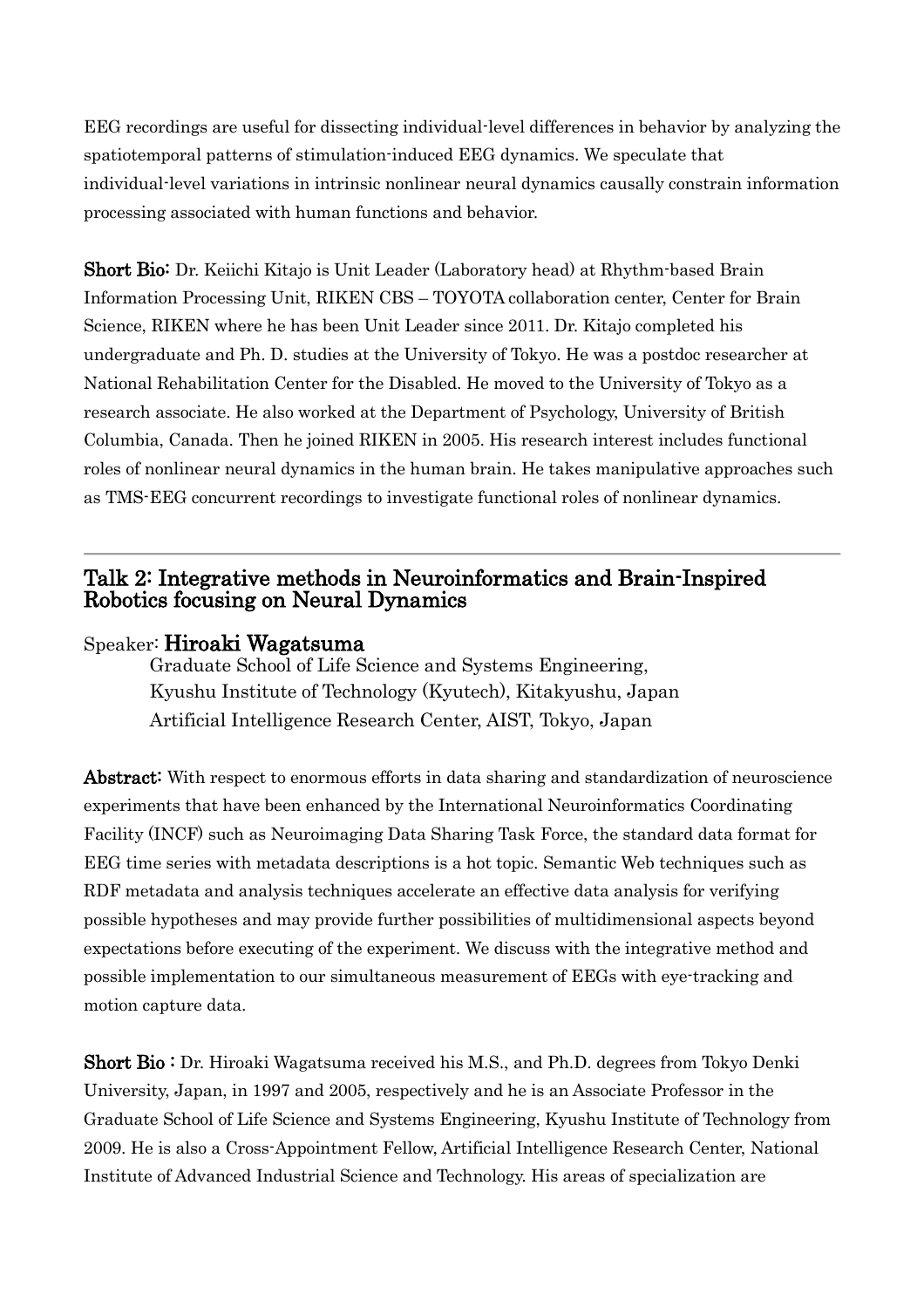nonlinear dynamics, brain-based intelligence focusing on episodic memory accompanied with emotions, robotic and application system contributed in society, covering fields of computational neuroscience, neuroinformatics, sport biomechanics, rehabilitation support and social infrastructure. His current research areas are extended to biomedical signal processing based on sparse coding schemes and artificial intelligence with knowledge representation and reasoning. He has published two books and more than hundred papers in the international journals and proceedings as original research and review articles.

# Talk 3: Measuring language-related event related potentials (ERP) and neural entrainment in infants, children and adults

### Speaker: Varghese Peter

Macquarie University, Sydney, Australia

Abstract: This talk will cover three different studies on ERP and neural entrainment in infants, children and adults. The first study is on the discrimination related ERPs recorded to infant directed speech (IDS) and adult directed speech (ADS) in 4- and 8-month-old infants. The second study is on the neural entrainment to speech rhythm in adult listeners of three rhythmically different languages. The third study is on measuring neural entrainment to natural speech stimuli. The discussion will include the methods to analyse neural entrainment and infant ERP data as well as on robust statistical methods.

**Short Bio:** Varghese Peter is a researcher and lab manager at the Department of Linguistics at Macquarie University, Sydney, Australia. Prior to this appointment he was a postdoctoral research fellow at MARCS Institute, Western Sydney University, Australia. His research focuses on neural basis of language development in typically developing infants and children as well as children with language and/or reading impairment.

### Talk 4: An Emotive-based Brain Computer Interface for Children with Disabilities Focusing on Emotional Interactions by Using a Humanoid Robot

#### Speaker: Anna Lekova

Institute of Systems Engineering and Robotics, Bulgarian Academy of Sciences, Sofia, Bulgaria

Abstract: This study aims to improve the therapy based on play-like activities of children with Special Educational Needs (SEN) by neurofeedback assessment. The designed EEG-based mobile Brain-Computer Interface (BCI) enables and facilitates emotions capture and analysis to provide assistance for special educators. Objectives for the proposed integration of BCI with